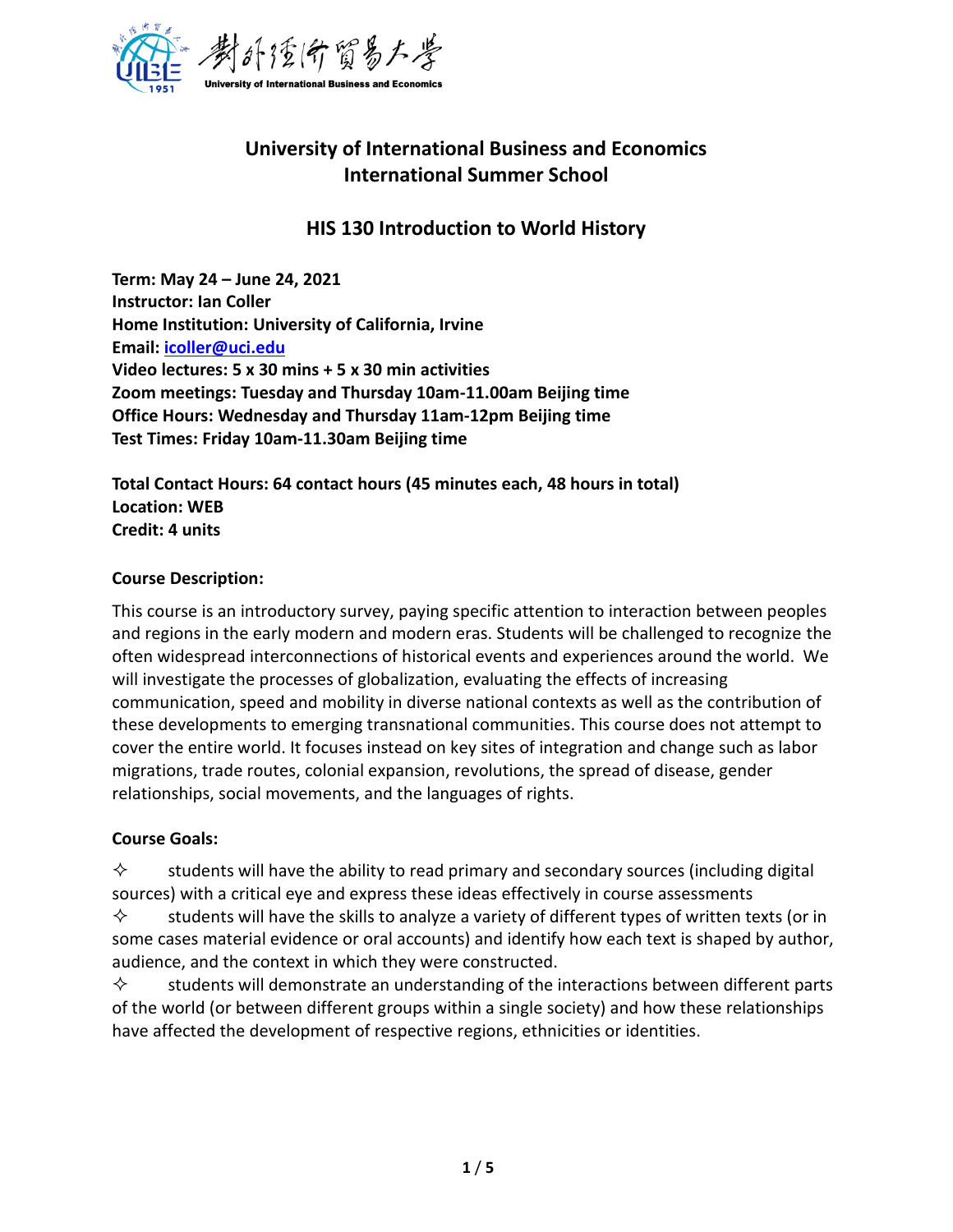

## **Required Textbook:**

Peter von Sivers et al, Patterns of World History: Brief Third Edition, Volume Two from 1400 3rd Edition (Oxford UP, 2017), Chapters 22-31.

### **Grading Policy:**

- $\diamond$  Midterm Exam: 100 points
- $\Leftrightarrow$  Final Exam: 100 points
- $\diamondsuit$  3 Quizzes @30 points : 90 points
- $\diamondsuit$  10 In-Class Assignments @3 points : 30 points
- $\diamond$  Attendance/Participation: 50 points (lose 2 points for each non-response)
- $\diamond$  Pop quiz at any time to determine that students have completed required activities.

### **Total Course: 370 points**

### **Grading Scale:**

Assignments and examinations will be graded according to the following grade scale:

|    | 90-100 |    | 72-74    |
|----|--------|----|----------|
| А- | 85-89  |    | 68-71    |
| B+ | 82-84  | г. | 64-67    |
|    | 78-81  |    | 60-63    |
| в- | 75-77  |    | below 60 |

# **Class Rules:**

A summer course is an intense and fast-paced learning environment. Students must make a commitment to the course in order to earn a passing grade. To create a successful learning environment all students must adhere to the following rules:

 $\diamond$  Students must complete all required activities within the time frame given

 $\diamond$  Students must attend all zoom sessions or make alternative arrangements with the professor

- $\diamond$  Students will lose points for all zoom sessions missed/failure to participate when called
- $\diamond$  please avoid chatting, not paying attention during zoom session
- $\diamond$  cheating, not doing your own work, incomplete assignments may lead to failure

# **Attendance Policy:**

Attendance in zoom sessions is mandatory. If an absence is unavoidable, arrangements must be made in advance to avoid penalty. UIBE policy requires a medical certificate to be excused. Any unexcused absences may impact the student's grade. Moreover, UIBE policy is that a student who has missed more than one-third of the class (6 class times) of a course without prior arrangement will fail.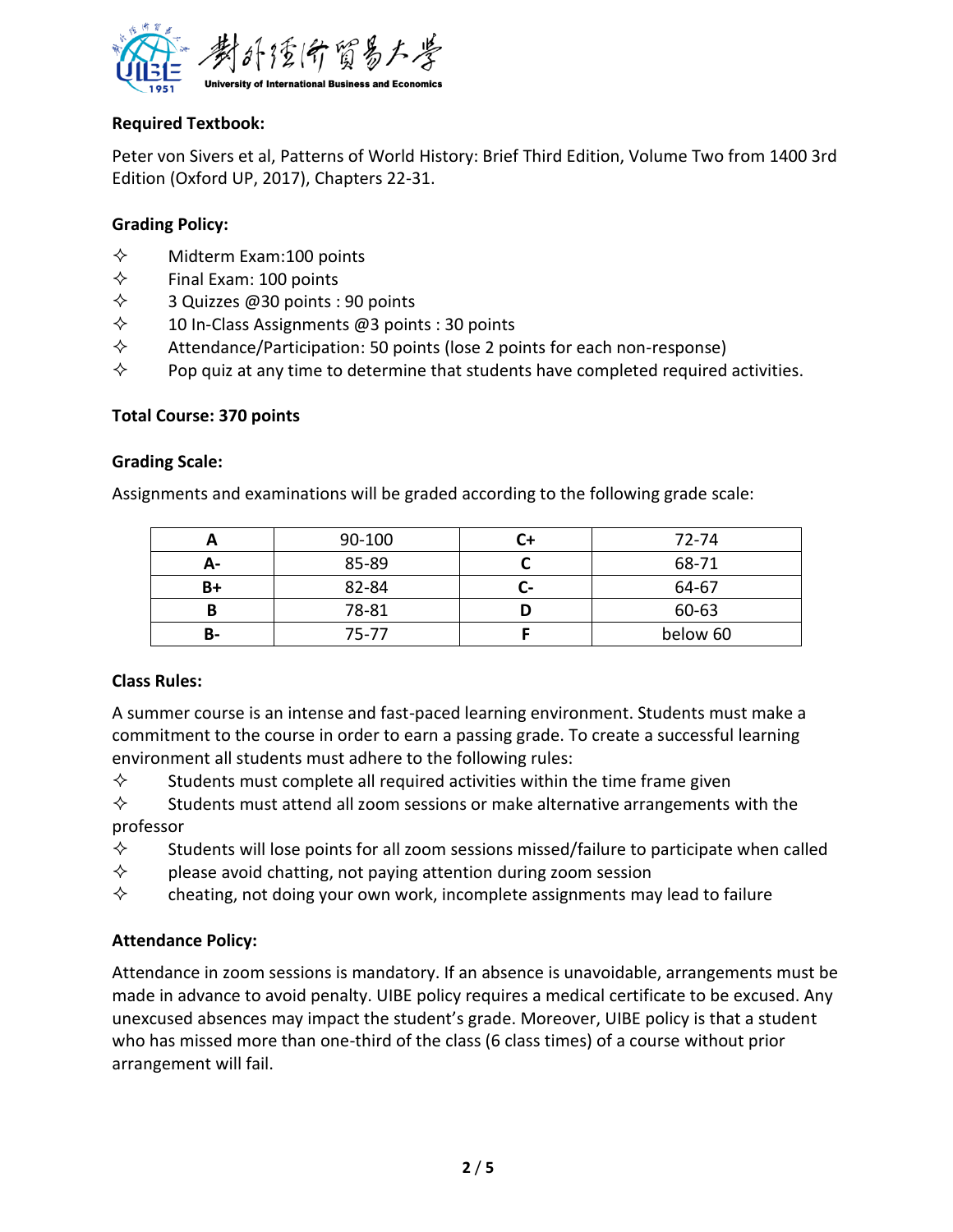

### **Course Schedule:**

### **Week 1 Age of Revolutions**

Reading: Patterns of World History

CH. 22. Patterns of Nation-States and Culture in the Atlantic World, 1750–1871

CH. 23. Creoles and Caudillos: Latin America in the Nineteenth Century, 1790–1917

### **VIDEOS: Please watch before Zoom session 1**

Video 1: Conditions for Revolution

Video 2: The American Revolution

Activity 1: The Declaration of Independence – due before test

### **Please watch before Zoom session 2**

Video 3:The French Revolution

Activity 2: Image source exercise – due before test

Video 4 :The Haitian Revolution

Video 5: Latin American Revolutions

# **ZOOM sessions: Tue/Thu 10am-11.30am Beijing time**

Monday June 15: Introduction, Course description, outline

In-class activity 1

Wednesday June 17: In-class activity 2, Preparation for quiz 1

# **QUIZ 1: released Friday of Week 1 10am, 1 hour to complete**

# **Week 2 Progress and Modernity**

Reading: Patterns of World History

CH. 24. The Challenge of Modernity: East Asia, 1750–1910

CH. 25. Adaptation and Resistance: The Ottoman and Russian Empires, 1683–1908

# **VIDEOS: Please watch before Zoom session 1**

Video 1: Europe and the Idea of Progress Video 2: China and the Great Divergence Activity 1: Letter from Qianlong Emperor – due before test **Please watch before Zoom session 2** Video 3: Japan and Modernization Activity 2: Meiji Docs – due before test Video 4 : The Ottoman Empire and Westernization Video 5: Colonization in the Nineteenth Century **ZOOM sessions: Tue/Thu 10am-11.30am Beijing time** Monday: Review of Quiz 1, In-class activity 1 Wednesday : In-class activity 2, Preparation for quiz 2 **QUIZ 2: released Friday of Week 2 10am, 1 hour to complete**

### **Week 3 Industry and Empire**

Reading: Patterns of World History CH. 26. Industrialization and Its Discontents, 1750–1914 CH. 27.The New Imperialism in the Nineteenth Century, 1750–1914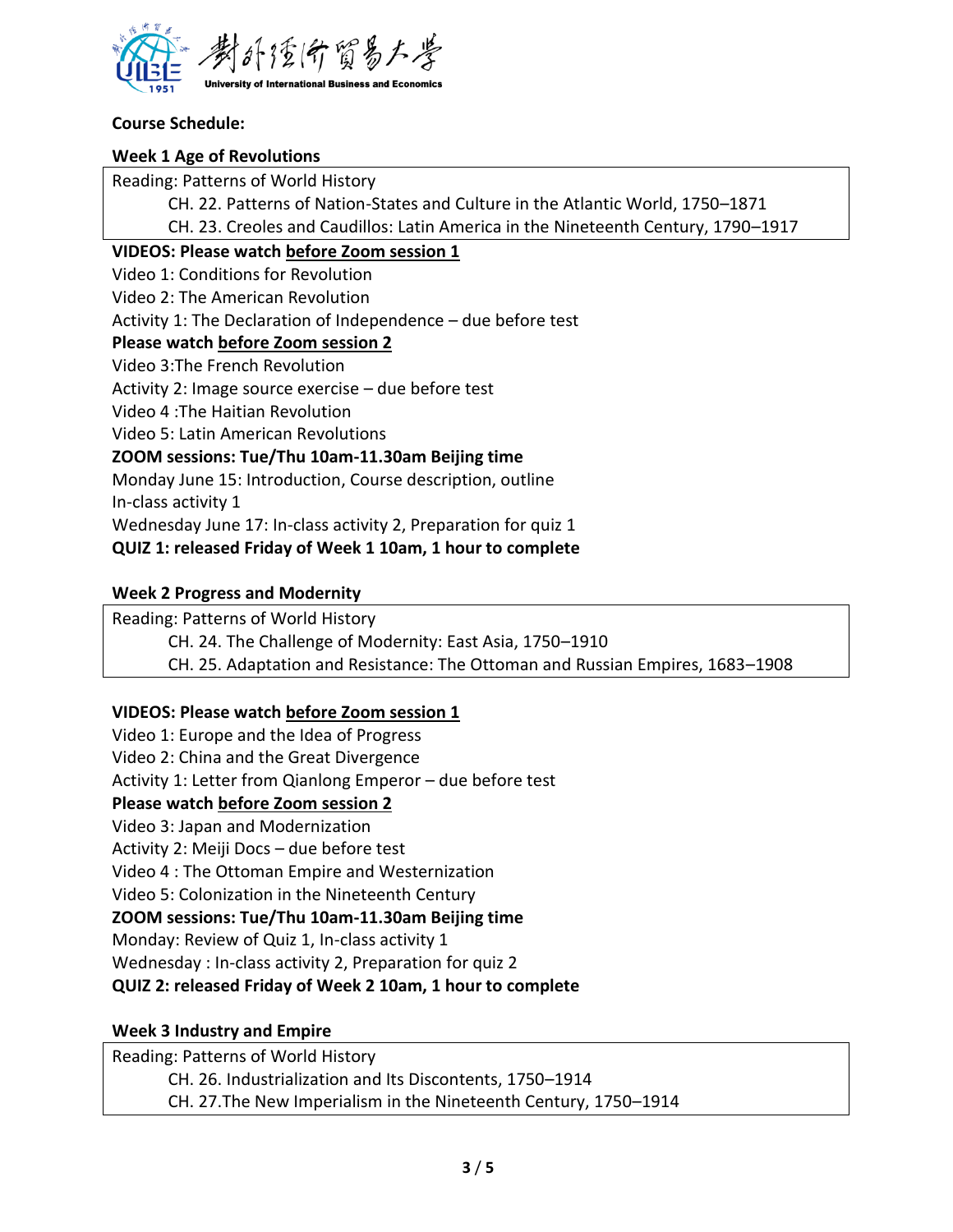

## **VIDEOS: Please watch before Zoom session 1**

Video 1: The Industrial Revolution in Britain & Great Divergence Activity 1: Child Labor Video 2: Labor and the Emergence of Socialism Activity 2: Engels: Condition of the Working Class in Britain, Marx and Engels Communist Manifesto **Please watch before Zoom session 2** Video 3: Nations and Nationalism Video 4 : The Expansion of Empire Video 5: The Imperial World System **ZOOM sessions: Tue/Thu 10am-11.30am Beijing time** Monday: Review of Quiz 2, In-class activity 1 Wednesday: In-class activity 2, Preparation for Midterm Midterm: Test on weeks 1-3 (8 short answer questions, must refer to sources) 2 hours to

complete

### **Midterm: released Friday of Week 3 10am, 1.5 hours to complete**

#### **Week 4 The World Crisis**

Reading: Patterns of World History

CH. 28. World Wars and Competing Visions of Modernity, 1900–1945

CH. 29. Reconstruction, Cold War, and Decolonization, 1945–1962

#### **VIDEOS: Please watch before Zoom session 1**

Video 1: Origins of World War 1 Video 2: Outcomes of World War 1 and Great Depression Activity 1: Wilson's 14 points **Please watch before Zoom session 2** Video 3: World War 2 Activity 2: Nazi and Japanese racial theories Video 4 : Cold War Video 5: Decolonization **ZOOM sessions: Tue/Thu 10am-11.30am Beijing time** Monday: Review of Midterm, In-class activity 1 Wednesday: In-class activity 2, Preparation for quiz 3 **QUIZ 3: released Friday of Week 4, 10am, 1 hour to complete**

### **Week 5 A New World Order**

Reading: Patterns of World History

CH. 30. End of the Cold War, Western Social Transformation & Developing World, 1963– 1991

CH. 31. A Fragile Capitalist-Democratic World Order